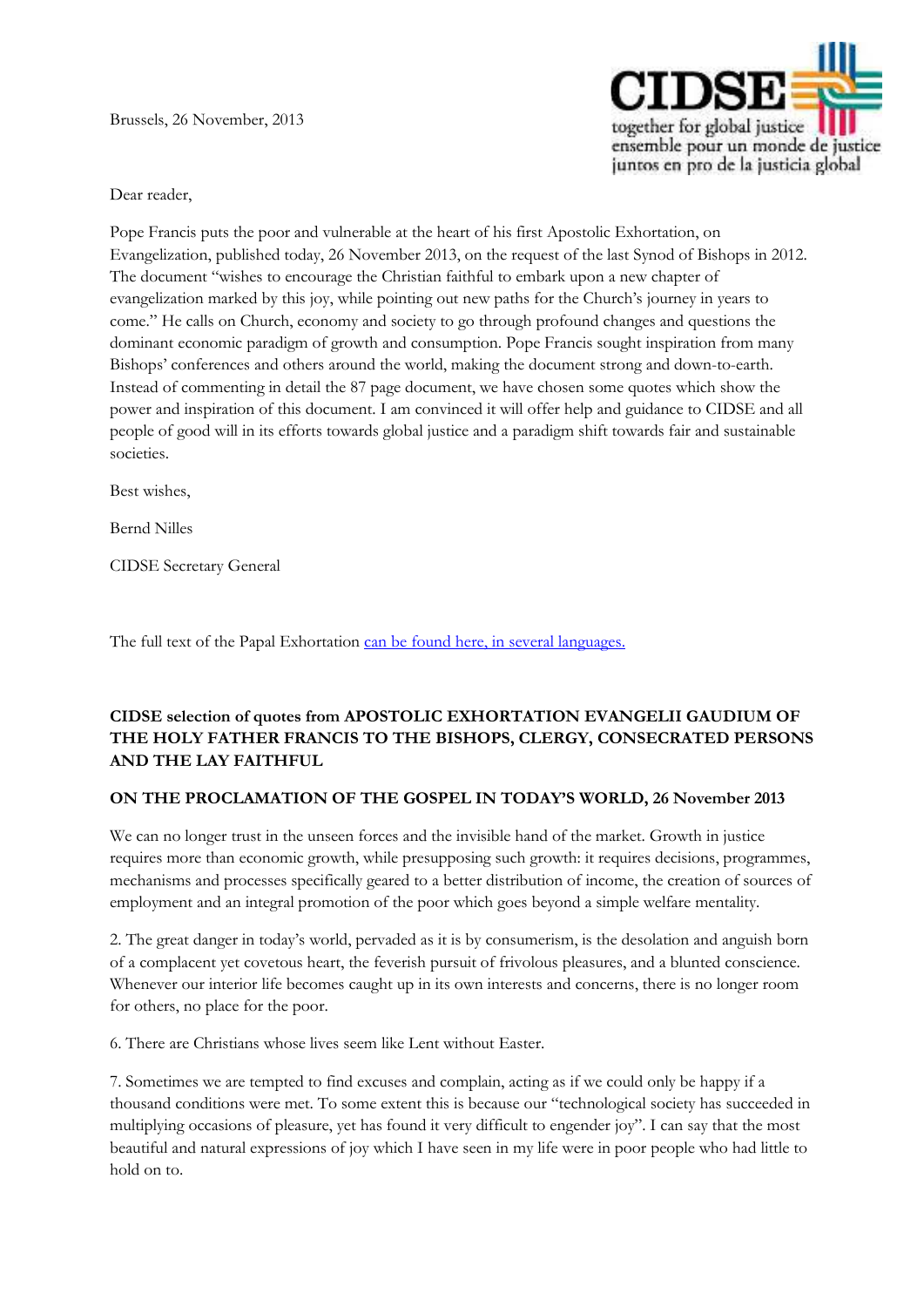32. Since I am called to put into practice what I ask of others, I too must think about a conversion of the papacy. It is my duty, as the Bishop of Rome, to be open to suggestions which can help make the exercise of my ministry more faithful to the meaning which Jesus Christ wished to give it and to the present needs of evangelization.

35. Pastoral ministry in a missionary style is not obsessed with the disjointed transmission of a multitude of doctrines to be insistently imposed. When we adopt a pastoral goal and a missionary style which would actually reach everyone without exception or exclusion, the message has to concentrate on the essentials, on what is most beautiful, most grand, most appealing and at the same time most necessary.

37. What counts above all else is "faith working through love" (Gal 5:6). Works of love directed to one's neighbour are the most perfect external manifestation of the interior grace of the Spirit: "The foundation of the New Law is in the grace of the Holy Spirit, who is manifested in the faith which works through love".

52. We can only praise the steps being taken to improve people's welfare in areas such as health care, education and communications. At the same time we have to remember that the majority of our contemporaries are barely living from day to day, with dire consequences. A number of diseases are spreading. The hearts of many people are gripped by fear and desperation, even in the so-called rich countries. The joy of living frequently fades, lack of respect for others and violence are on the rise, and inequality is increasingly evident. It is a struggle to live and, often, to live with precious little dignity. This epochal change has been set in motion by the enormous qualitative, quantitative, rapid and cumulative advances occuring in the sciences and in technology, and by their instant application in different areas of nature and of life. We are in an age of knowledge and information, which has led to new and often anonymous kinds of power.

53. …an economy of exclusion and inequality. Such an economy kills. How can it be that it is not a news item when an elderly homeless person dies of exposure, but it is news when the stock market loses two points? This is a case of exclusion. Can we continue to stand by when food is thrown away while people are starving? This is a case of inequality. Today everything comes under the laws of competition and the survival of the fittest, where the powerful feed upon the powerless. As a consequence, masses of people find themselves excluded and marginalized: without work, without possibilities, without any means of escape.

54. In this context, some people continue to defend trickle-down theories which assume that economic growth, encouraged by a free market, will inevitably succeed in bringing about greater justice and inclusiveness in the world. This opinion, which has never been confirmed by the facts, expresses a crude and naïve trust in the goodness of those wielding economic power and in the sacralized workings of the prevailing economic system. Meanwhile, the excluded are still waiting. To sustain a lifestyle which excludes others, or to sustain enthusiasm for that selfish ideal, a globalization of indifference has developed. Almost without being aware of it, we end up being incapable of feeling compassion at the outcry of the poor, weeping for other people's pain, and feeling a need to help them, as though all this were someone else's responsibility and not our own. The culture of prosperity deadens us; we are thrilled if the market offers us something new to purchase; and in the meantime all those lives stunted for lack of opportunity seem a mere spectacle; they fail to move us.

#### No to the new idolatry of money

55. One cause of this situation is found in our relationship with money, since we calmly accept its dominion over ourselves and our societies. The current financial crisis can make us overlook the fact that it originated in a profound human crisis: the denial of the primacy of the human person! We have created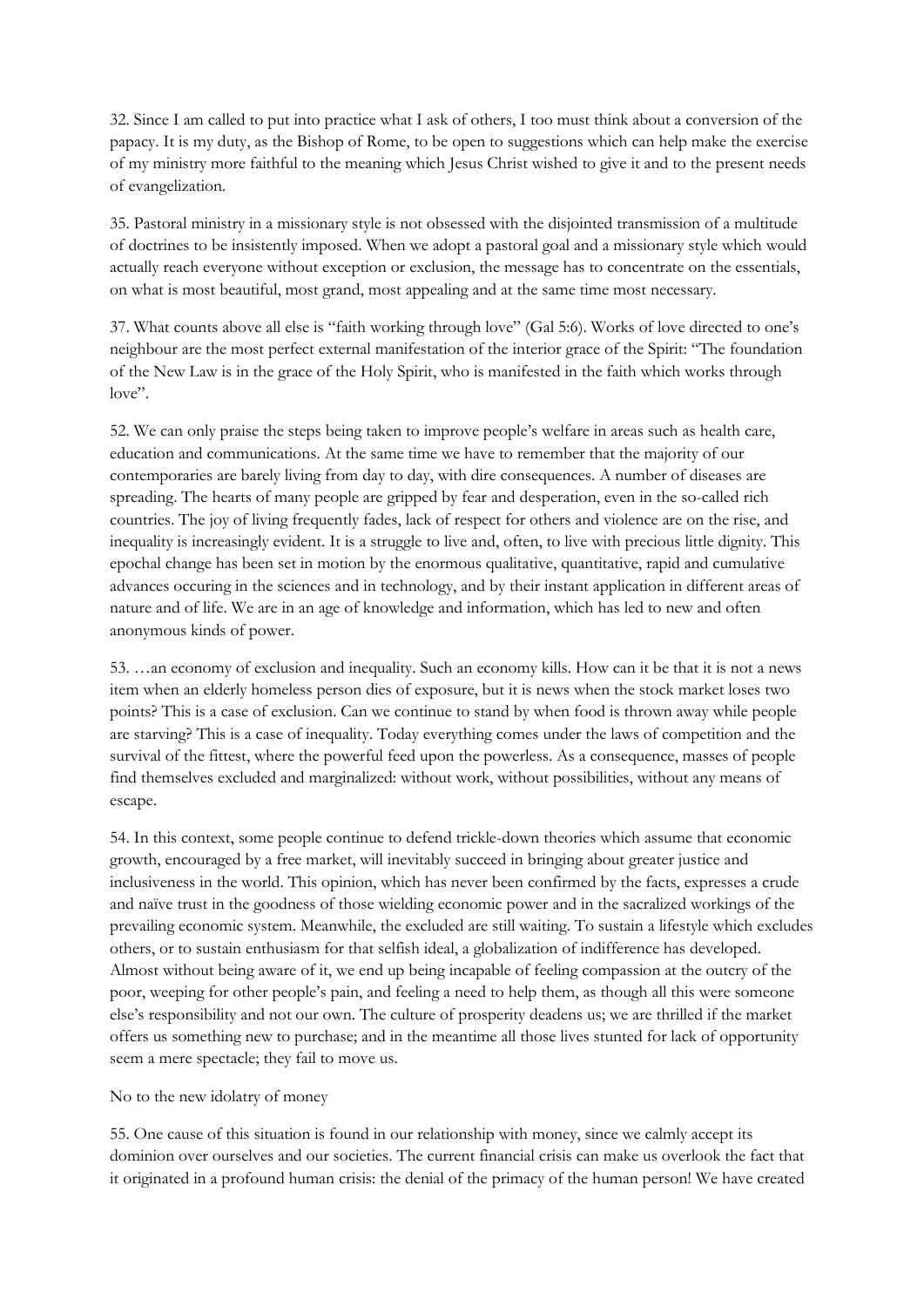new idols. The worship of the ancient golden calf (cf. Ex 32:1-35) has returned in a new and ruthless guise in the idolatry of money and the dictatorship of an impersonal economy lacking a truly human purpose. The worldwide crisis affecting finance and the economy lays bare their imbalances and, above all, their lack of real concern for human beings; man is reduced to one of his needs alone: consumption.

56. While the earnings of a minority are growing exponentially, so too is the gap separating the majority from the prosperity enjoyed by those happy few. This imbalance is the result of ideologies which defend the absolute autonomy of the marketplace and financial speculation. Consequently, they reject the right of states, charged with vigilance for the common good, to exercise any form of control. A new tyranny is thus born, invisible and often virtual, which unilaterally and relentlessly imposes its own laws and rules. Debt and the accumulation of interest also make it difficult for countries to realize the potential of their own economies and keep citizens from enjoying their real purchasing power. To all this we can add widespread corruption and self-serving tax evasion, which have taken on worldwide dimensions. The thirst for power and possessions knows no limits. In this system, which tends to devour everything which stands in the way of increased profits, whatever is fragile, like the environment, is defenseless before the interests of a deified market, which become the only rule.

No to a financial system which rules rather than serves

58. A financial reform open to such ethical considerations would require a vigorous change of approach on the part of political leaders. I urge them to face this challenge with determination and an eye to the future, while not ignoring, of course, the specifics of each case. Money must serve, not rule! The Pope loves everyone, rich and poor alike, but he is obliged in the name of Christ to remind all that the rich must help, respect and promote the poor. I exhort you to generous solidarity and a return of economics and finance to an ethical approach which favours human beings.

No to the inequality which spawns violence

60. Today's economic mechanisms promote inordinate consumption, yet it is evident that unbridled consumerism combined with inequality proves doubly damaging to the social fabric.

# **LAY PEOPLE**

102. Lay people are, put simply, the vast majority of the People of God. The minority – ordained ministers – are at their service. There has been a growing awareness of the identity and mission of the laity in the Church. We can count on many lay persons, although still not nearly enough, who have a deeply-rooted sense of community and great fidelity to the tasks of charity, catechesis and the celebration of the faith. At the same time, a clear awareness of this responsibility of the laity, grounded in their baptism and confirmation, does not appear in the same way in all places. In some cases, it is because lay persons have not been given the formation needed to take on important responsibilities. In others, it is because in their particular Churches room has not been made for them to speak and to act, due to an excessive clericalism which keeps them away from decision-making. Even if many are now involved in the lay ministries, this involvement is not reflected in a greater penetration of Christian values in the social, political and economic sectors. It often remains tied to tasks within the Church, without a real commitment to applying the Gospel to the transformation of society. The formation of the laity and the evangelization of professional and intellectual life represent a significant pastoral challenge.

### **WOMEN**

103. The Church acknowledges the indispensable contribution which women make to society through the sensitivity, intuition and other distinctive skill sets which they, more than men, tend to possess. I think, for example, of the special concern which women show to others, which finds a particular, even if not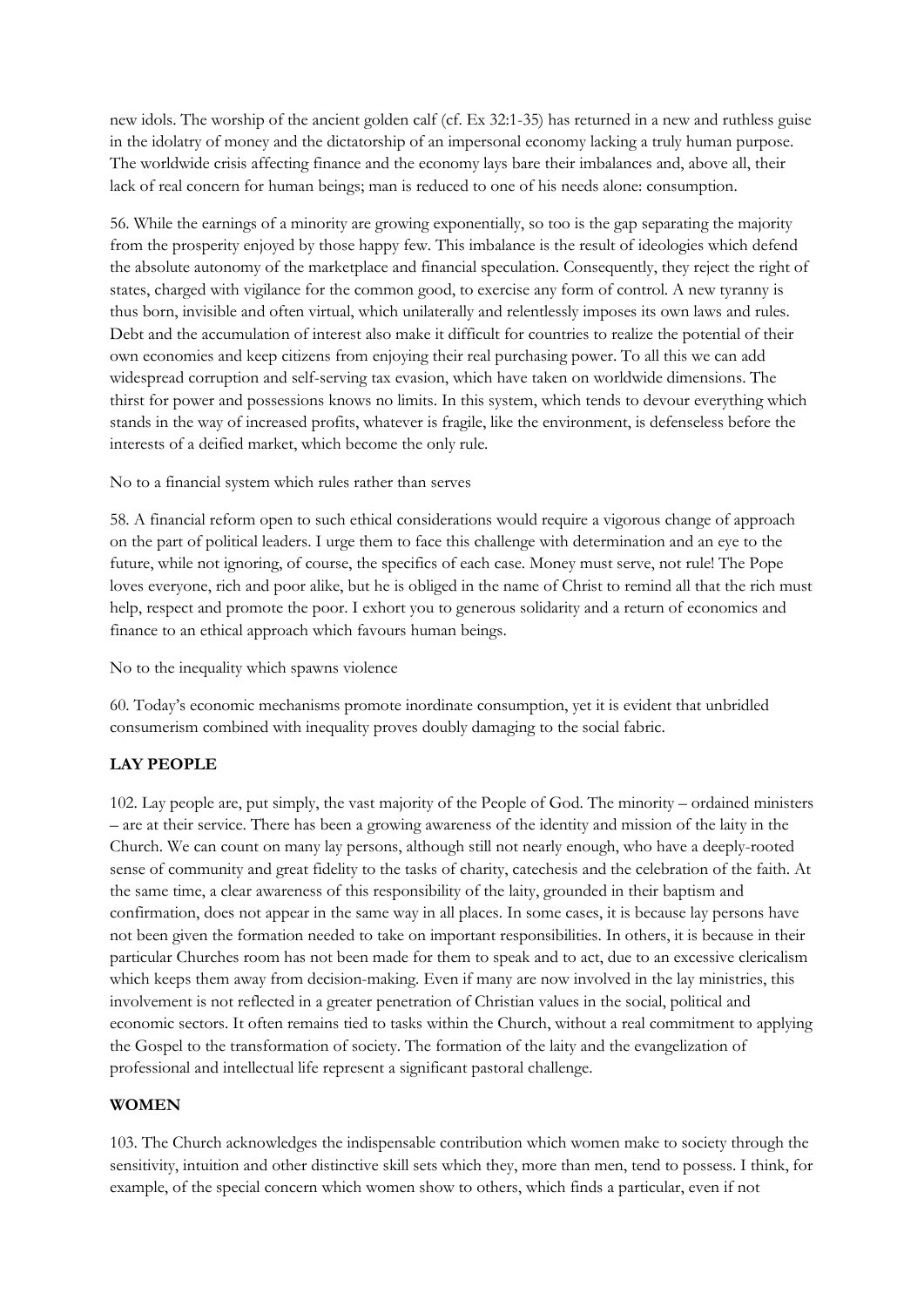exclusive, expression in motherhood. I readily acknowledge that many women share pastoral responsibilities with priests, helping to guide people, families and groups and offering new contributions to theological reflection. But we need to create still broader opportunities for a more incisive female presence in the Church. Because "the feminine genius is needed in all expressions in the life of society, the presence of women must also be guaranteed in the workplace" and in the various other settings where important decisions are made, both in the Church and in social structures.

104. Demands that the legitimate rights of women be respected, based on the firm conviction that men and women are equal in dignity, present the Church with profound and challenging questions which cannot be lightly evaded. The reservation of the priesthood to males, as a sign of Christ the Spouse who gives himself in the Eucharist, is not a question open to discussion, but it can prove especially divisive if sacramental power is too closely identified with power in general. It must be remembered that when we speak of sacramental power "we are in the realm of function, not that of dignity or holiness". The ministerial priesthood is one means employed by Jesus for the service of his people, yet our great dignity derives from baptism, which is accessible to all. The configuration of the priest to Christ the head – namely, as the principal source of grace – does not imply an exaltation which would set him above others. In the Church, functions "do not favour the superiority of some vis-à-vis the others". Indeed, a woman, Mary, is more important than the bishops. Even when the function of ministerial priesthood is considered "hierarchical", it must be remembered that "it is totally ordered to the holiness of Christ's members". Its key and axis is not power understood as domination, but the power to administer the sacrament of the Eucharist; this is the origin of its authority, which is always a service to God's people. This presents a great challenge for pastors and theologians, who are in a position to recognize more fully what this entails with regard to the possible role of women in decision- making in different areas of the Church's life.

### **II. THE INCLUSION OF THE POOR IN SOCIETY**

186. Our faith in Christ, who became poor, and was always close to the poor and the outcast, is the basis of our concern for the integral development of society's most neglected members.

187. A lack of solidarity towards his or her needs will directly affect our relationship with God…

188. "The Church, guided by the Gospel of mercy and by love for mankind, hears the cry for justice and intends to respond to it with all her might". In this context we can understand Jesus' command to his disciples: "You yourselves give them something to eat!" (Mk 6:37): it means working to eliminate the structural causes of poverty and to promote the integral development of the poor, as well as small daily acts of solidarity in meeting the real needs which we encounter. …

189. Solidarity is a spontaneous reaction by those who recognize that the social function of property and the universal destination of goods are realities which come before private property. The private ownership of goods is justified by the need to protect and increase them, so that they can better serve the common good; for this reason, solidarity must be lived as the decision to restore to the poor what belongs to them.

190. Sadly, even human rights can be used as a justification for an inordinate defense of individual rights or the rights of the richer peoples. With due respect for the autonomy and culture of every nation, we must never forget that the planet belongs to all mankind and is meant for all mankind; the mere fact that some people are born in places with fewer resources or less development does not justify the fact that they are living with less dignity.

191. In all places and circumstances, Christians, with the help of their pastors, are called to hear the cry of the poor. This has been eloquently stated by the bishops of Brazil: "We wish to take up daily the joys and hopes, the difficulties and sorrows of the Brazilian people, especially of those living in the barrios and the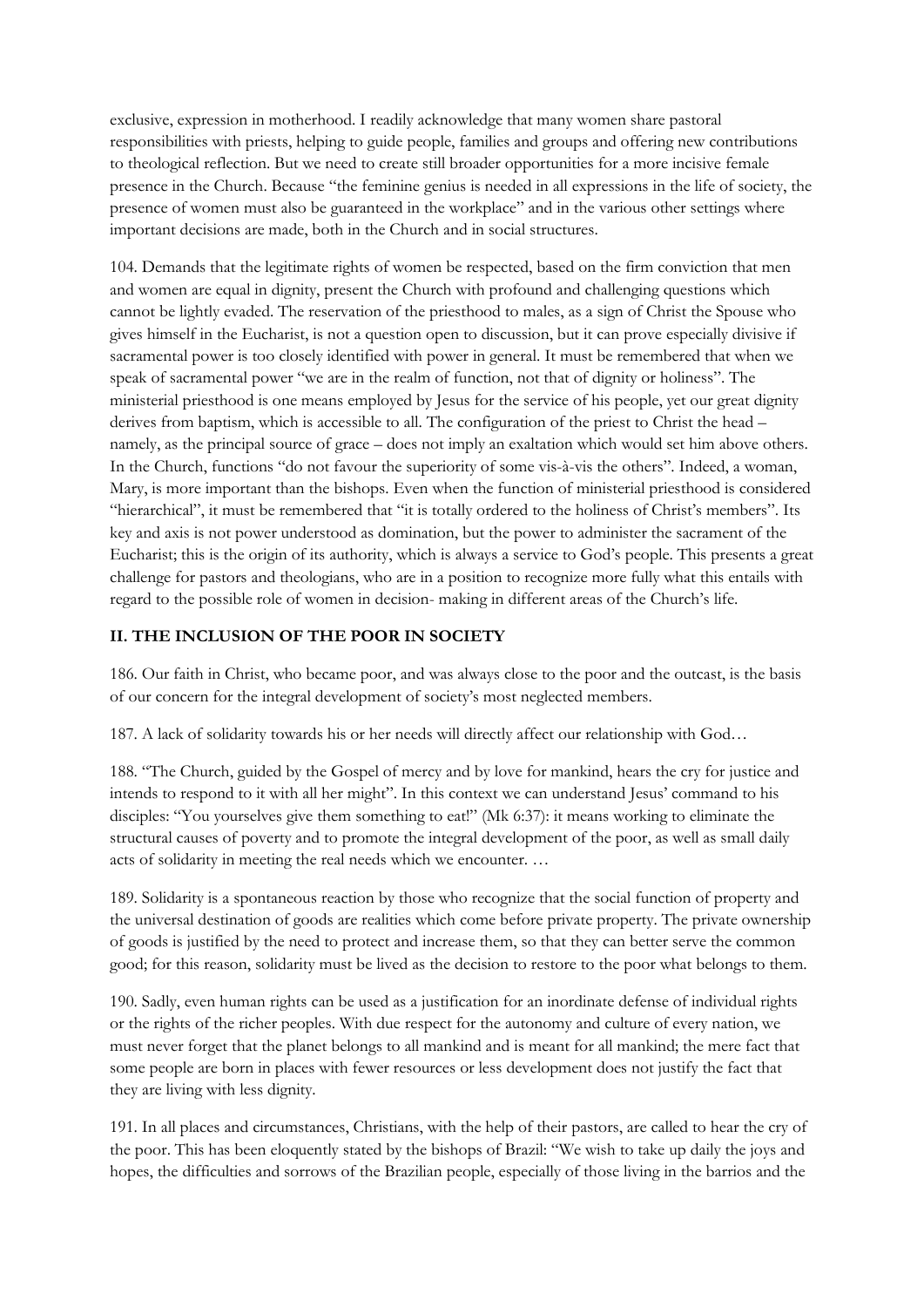countryside – landless, homeless, lacking food and health care – to the detriment of their rights. Seeing their poverty, hearing their cries and knowing their sufferings, we are scandalized because we know that there is enough food for everyone and that hunger is the result of a poor distribution of goods and income. The problem is made worse by the generalized practice of wastefulness".

198. For the Church, the option for the poor is primarily a theological category rather than a cultural, sociological, political or philosophical one. God shows the poor "his first mercy". This divine preference has consequences for the faith life of all Christians, since we are called to have "this mind... which was in Jesus Christ" (Phil 2:5). Inspired by this, the Church has made an option for the poor which is understood as a "special form of primacy in the exercise of Christian charity, to which the whole tradition of the Church bears witness". This option – as Benedict XVI has taught – "is implicit in our Christian faith in a God who became poor for us, so as to enrich us with his poverty". This is why I want a Church which is poor and for the poor.

202. The need to resolve the structural causes of poverty cannot be delayed, not only for the pragmatic reason of its urgency for the good order of society, but because society needs to be cured of a sickness which is weakening and frustrating it, and which can only lead to new crises. Welfare projects, which meet certain urgent needs, should be considered merely temporary responses. As long as the problems of the poor are not radically resolved by rejecting the absolute autonomy of markets and financial speculation and by attacking the structural causes of inequality,173 no solution will be found for the world's problems or, for that matter, to any problems. Inequality is the root of social ills.

203. The dignity of each human person and the pursuit of the common good are concerns which ought to shape all economic policies.

204. We can no longer trust in the unseen forces and the invisible hand of the market. Growth in justice requires more than economic growth, while presupposing such growth: it requires decisions, programmes, mechanisms and processes specifically geared to a better distribution of income, the creation of sources of employment and an integral promotion of the poor which goes beyond a simple welfare mentality.

205. We need to be convinced that charity "is the principle not only of micro- relationships (with friends, with family members or within small groups) but also of macro- relationships (social, economic and political ones)".

209. Jesus, the evangelizer par excellence and the Gospel in person, identifies especially with the little ones (cf. Mt 25:40). This reminds us Christians that we are called to care for the vulnerable of the earth. But the current model, with its emphasis on success and self-reliance, does not appear to favour an investment in efforts to help the slow, the weak or the less talented to find opportunities in life.

215. There are other weak and defenceless beings who are frequently at the mercy of economic interests or indiscriminate exploitation. I am speaking of creation as a whole. We human beings are not only the beneficiaries but also the stewards of other creatures. Thanks to our bodies, God has joined us so closely to the world around us that we can feel the desertification of the soil almost as a physical ailment, and the extinction of a species as a painful disfigurement. Let us not leave in our wake a swath of destruction and death which will affect our own lives and those of future generations. Here I would make my own the touching and prophetic lament voiced some years ago by the bishops of the Philippines: "An incredible variety of insects lived in the forest and were busy with all kinds of tasks... Birds flew through the air, their bright plumes and varying calls adding color and song to the green of the forests... God intended this land for us, his special creatures, but not so that we might destroy it and turn it into a wasteland... After a single night's rain, look at the chocolate brown rivers in your locality and remember that they are carrying the life blood of the land into the sea... How can fish swim in sewers like the Pasig and so many more rivers